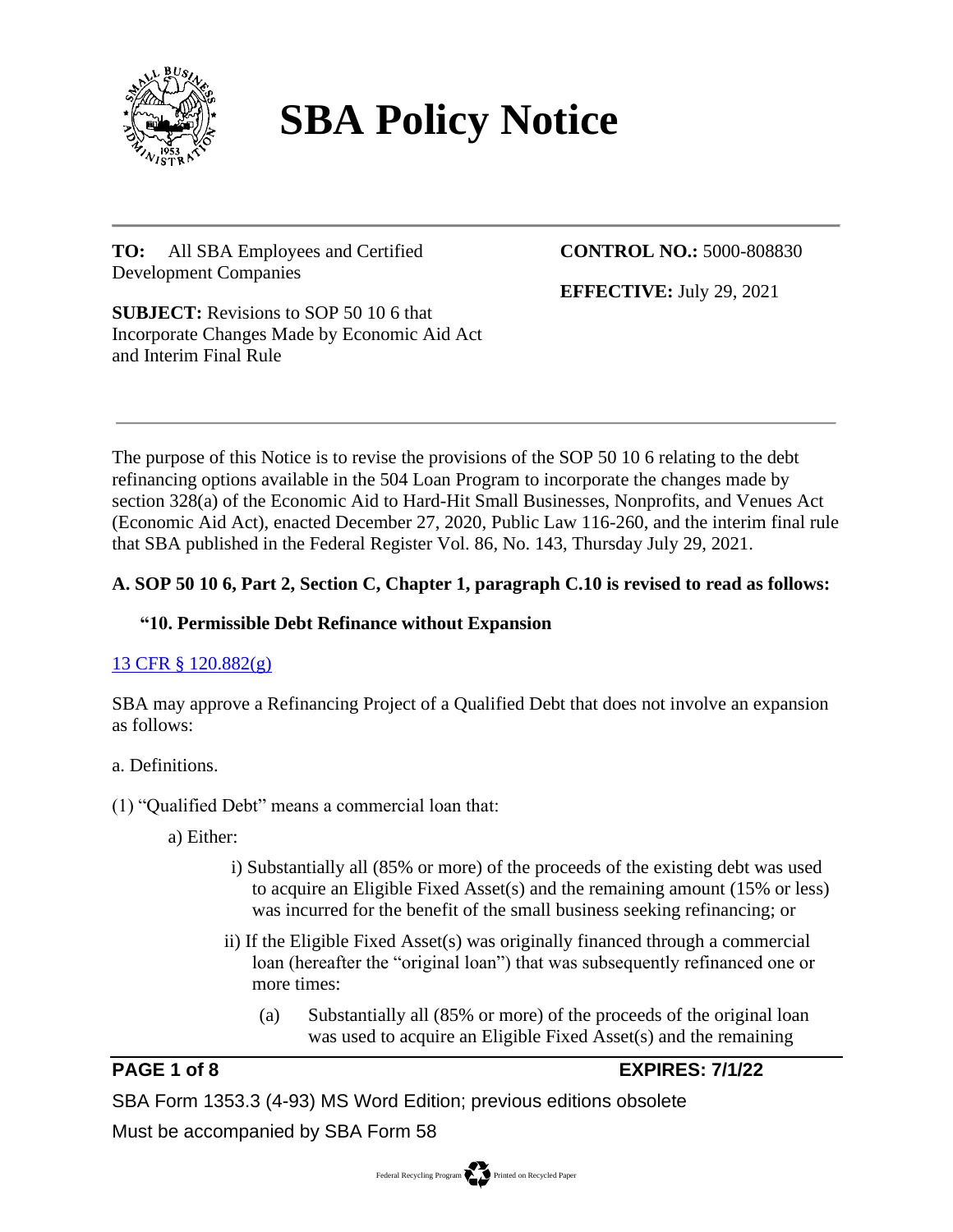amount (15% or less) was incurred for the benefit of the small business seeking the refinancing; and

- (b) The existing debt is the most recent refinancing of the original loan.
- b) Was incurred not less than 6 months prior to the date of application.
- c) Was incurred for the benefit of the small business that is seeking the refinancing;
- d) Has been secured by Eligible Fixed Asset(s) for at least six months;
- e) May include debt subject to a federal guarantee under these conditions:
	- i) An existing 504 loan if both the Third Party Loan and the 504 loan are being refinanced or the Third Party Loan has been paid in full, and
	- ii) An existing 7(a) loan if the CDC verifies in writing that the present lender is either unwilling or unable to modify the current payment schedule. The existing 7(a) loan may be refinanced in whole or in part. In the case of same institution debt, if the Third Party Lender or the CDC affiliate as authorized under 13 CFR 120.820 is the 7(a) lender, the loan will be eligible for 504 refinancing only if the lender is unable to modify the terms of the existing loan because a secondary market investor will not agree to modify terms.
	- iii) The refinancing of a Federally-guaranteed loan provides a substantial benefit to the borrower after Eligible Business Expenses, prepayment penalties, financing fees, and other financing costs are accounted for. "Substantial benefit" will mean that the portion of the new installment amount attributable to the debt being refinanced must be at least 10 percent less than the existing installment amount(s). In calculating the percentage reduction in the new installment payment, prepayment penalties, financing fees, and other financing costs, must be added to the amount being refinanced, but not Eligible Business Expenses. The CDC may request the D/FA or designee to approve an exception to the 10 percent reduction requirement for good cause. PCLP CDCs may not use their delegated authority to approve a loan requiring this exception.
	- iv) If the loan being refinanced is guaranteed by a Federal agency other than SBA, the CDC must document in writing that the refinancing of the Federally-guaranteed loan is permissible under the other Federal agency's requirements or is otherwise approved by the other Federal agency.
- f) Is not a Third Party Loan which is part of an existing 504 Project, except as provided in paragraph  $10.a.(1)e)(i)$  above; and
- g) May consist of a combination of two or more loans, provided that each of the loans satisfies the Qualified Debt requirements.
- (2) "Eligible Fixed Assets" are one or more long-term fixed assets, such as land, buildings, machinery, and equipment, acquired, constructed, or improved by a small business for use in its business operations.
- (3) "Refinancing Project" means the fair market value of the Eligible Fixed Asset(s) securing the Qualified Debt and any other fixed assets acceptable to SBA. (Additional fixed assets may

# **PAGE 2 of 8 EXPIRES: 7/1/22**

SBA Form 1353.3 (4-93) MS Word Edition; previous editions obsolete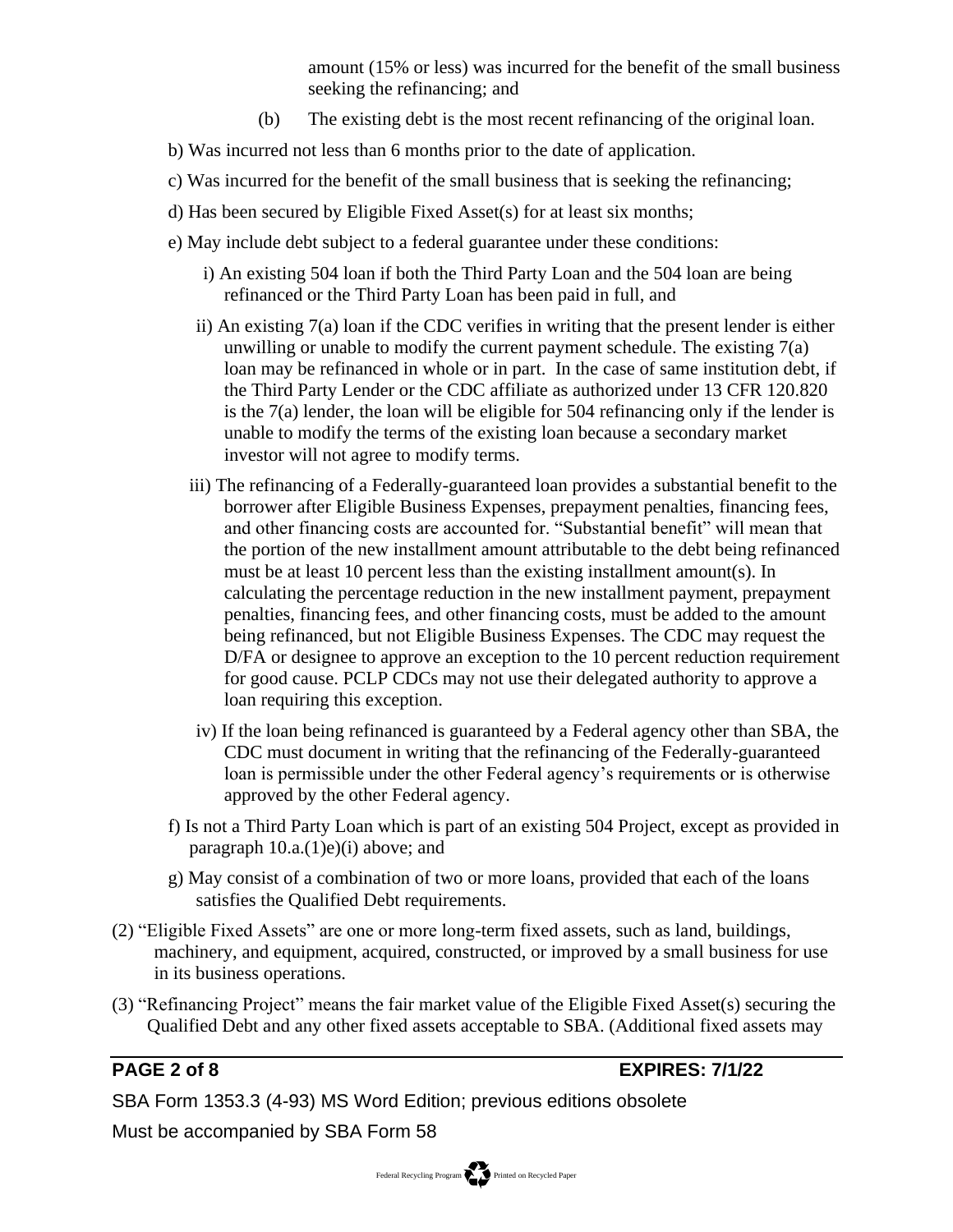be added only when needed to comply with the  $90\%$  Loan-to-Value Limitation described in C.10.i., below).

- (4) "Eligible Business Expenses (EBE)":
	- a) Are limited to the operating expenses of the business that were incurred but not paid prior to the date of application or that will become due for payment within 18 months after the date of application. EBE includes accrued expenses such as salaries, rent, utilities, inventory, and other expenses of the business that are not capital expenditures.
	- b) May not include any other debt of the business, except that business lines of credit and business credit card debt may be included so long as:
		- i) Loan proceeds are not used to cover any personal expenses;
		- ii) If the line of credit and/or credit card was used for personal expenses, the Applicant must identify which purchases were for personal expenses and deduct that amount from the amount to be refinanced as an EBE;
		- iii) The line of credit and/or credit card are in the name of the small business; and
		- iv) The Applicant and the CDC certify in the loan application that the debt being refinanced was incurred exclusively for EBE.
	- c) If the Borrower is requesting that the refinancing include EBE, the application must include a specific description and an itemization of the amount of each expense.
	- d) The CDC must retain in its file the following EBE documentation:
		- i) EBE must be itemized (a gross figure is not acceptable).
		- ii) The CDC's credit memorandum must:
			- (a) Document the nature of the EBE;
			- (b) Provide the itemization of EBE; and
			- (c) Include the CDC's certification that the EBE are eligible as defined in this paragraph.
- b. The Applicant must have been in operation for all of the 2-year period ending on the date that the application is submitted, as evidenced by the financial statements submitted at the time of application. If the business has been in operation for more than 2 years at the time of application, and there has been a change of ownership in the business, the CDC must determine, under the standards contained in the definition of New Business in Appendix 3, whether the Applicant should be considered a New Business and the application declined. The CDC must document the justification for its determination in its credit memorandum.
- c. The Refinancing Project must include Qualified Debt, as defined below. In addition, the Refinancing Project may include Eligible Business Expenses, as defined below. The amount of the Refinancing Project is also subject to the [Loan-to-Value Limitations](#page-3-0) in paragraph Section C.10.i below.

**PAGE 3 of 8 EXPIRES: 7/1/22**

SBA Form 1353.3 (4-93) MS Word Edition; previous editions obsolete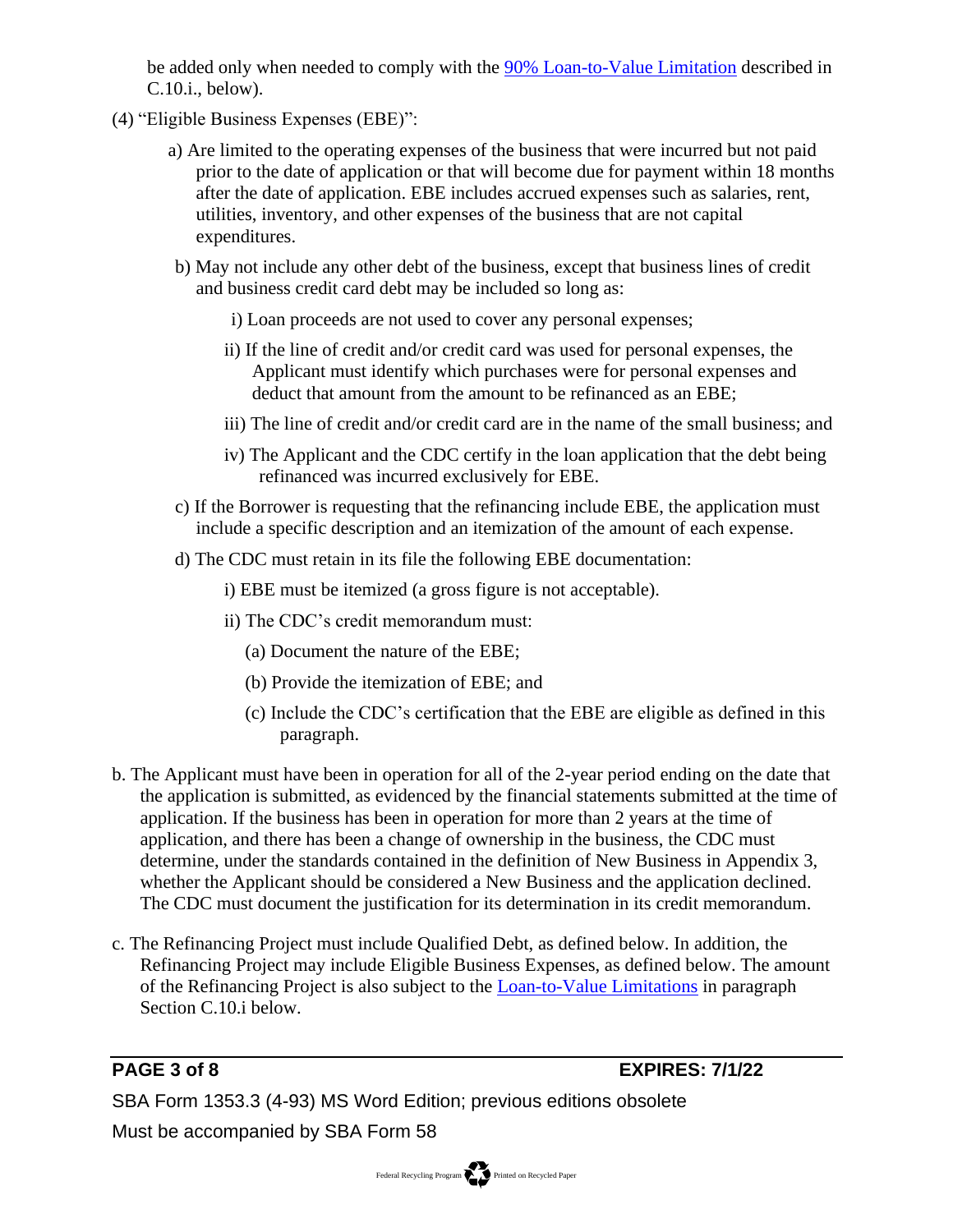- d. In accordance with 13 CFR  $\S 120.882(g)(5)$ , the funding for the Refinancing Project must come from three sources based on the current fair market value of the fixed assets serving as collateral for the Refinancing Project, including an amount from the Third Party Lender that is at least as much as the 504 loan (net debenture proceeds), not more than 40% from the 504 loan, and not less than either a 10% or 15% contribution from the Borrower as determined under 13 CFR §120.882(g)(5).
- e. If the Qualified Debt is not fully satisfied by the funding provided by the Refinancing Project, the lender of the Qualified Debt must take one of the following actions, or some combination thereof, to address the deficiency:
	- (1) Forgiveness of all or part of the deficiency;
	- (2) Acceptance of payment by the Borrower; or
	- (3) Require the Borrower to execute a note for the balance or any portion of the balance. This note must be subordinate to the 504 loan if secured by any of the same collateral.
- f. If the Qualified Debt (including the original loan as defined in paragraph  $C.10.a.(1)a$ )ii) above) was for the construction of a new building, or the acquisition, renovation, or reconstruction of an existing building, and such loan would not have satisfied the leasing policies set forth in 13 CFR §§ 120.131 and 120,870(b), Borrower must be able to demonstrate compliance with 13 CFR 120.131(b) for existing buildings as of the date of application for assistance.
- g. When the Refinancing Project involves a Limited or Special Purpose Property (see the Limited or Special Purpose Property List at paragraph E, 1.c.i.c) below), the Borrower must comply with the Borrower contribution requirements in paragraph E.1.c , below.
- <span id="page-3-0"></span>h. Notwithstanding § 120.860, a debt may be refinanced under this paragraph 10 if the Refinancing Project does not meet the job creation or other economic development objectives set forth in § 120.861 or § 120.862. In such case, the 504 loan may not exceed the product obtained by multiplying the number of employees of the Borrower by \$75,000. The number of employees of the Borrower is equal to the sum of:
	- (1) The number of full-time employees of the Borrower on the date of the application, and
	- (2) The product obtained by multiplying:
		- a) The number of part-time employees of the Borrower on the date of the application; by
		- b) The quotient obtained by dividing the average number of hours each part time employee of the Borrower works each week by 40.

Example: 30 full-time employees and 35 part-time employees working 20 hours per week is calculated as follows:  $30 + (35 \times (20/40)) = 47.5$ . The maximum amount of the 504 loan would be 47.5 multiplied by \$75,000, or \$3,562,500.

**PAGE 4 of 8 EXPIRES: 7/1/22**

SBA Form 1353.3 (4-93) MS Word Edition; previous editions obsolete

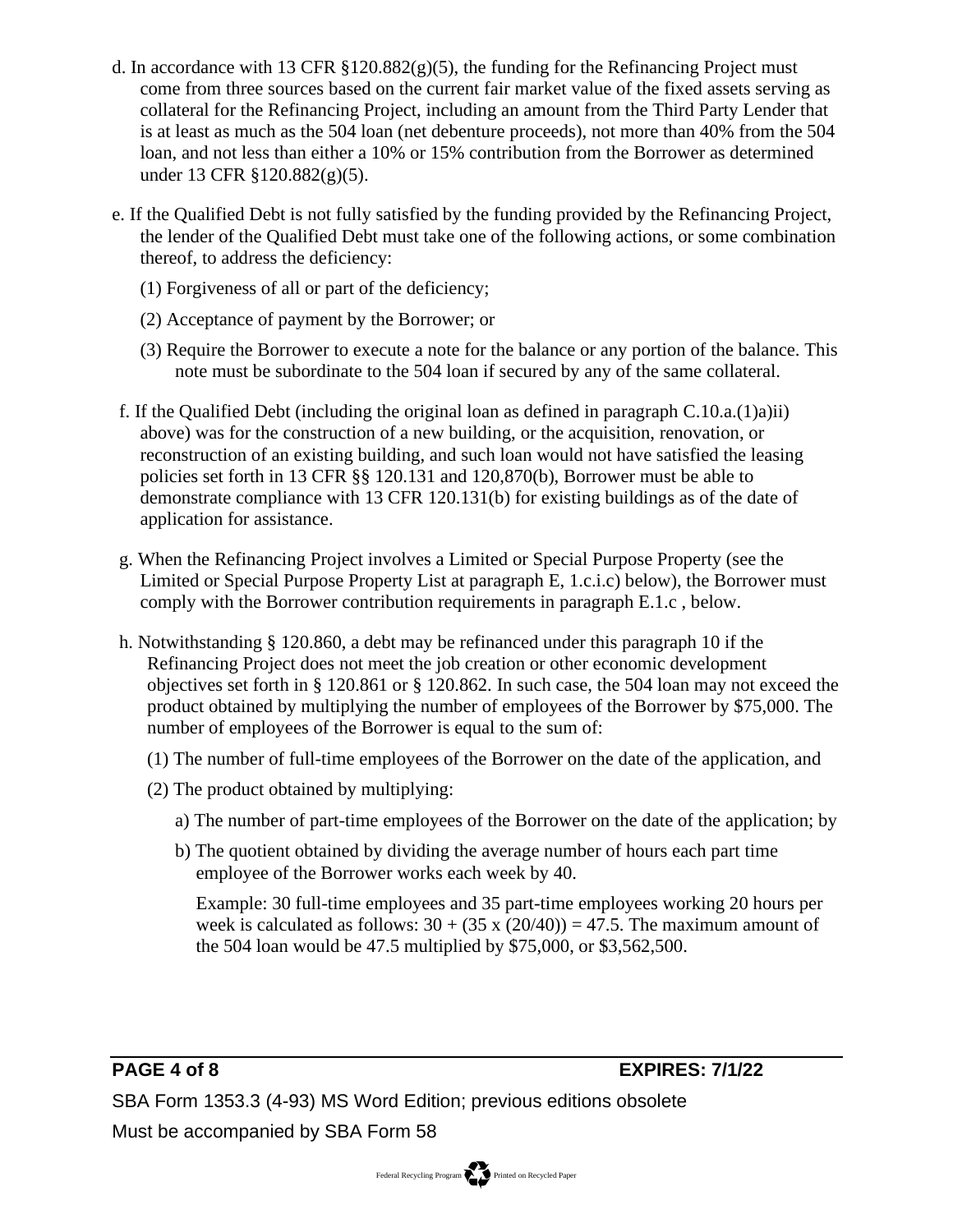- i. Loan-to-Value Limitations
	- (1) For projects that refinance only Qualified Debt, the maximum loan to value of the Refinancing Project allowed is 90%.
	- (2) For projects when the amount of Qualified Debt being refinanced is more than 90 percent of the value of the Eligible Fixed Asset(s) securing the Qualified Debt, the Borrower must provide additional cash or other fixed asset collateral acceptable to SBA so as not to exceed a 90% loan to value of the Refinancing Project.
	- (3) For any projects that include the financing of Eligible Business Expenses, a maximum 85% loan to value of the Refinancing Project will apply and the Eligible Business Expenses portion of the Project may not exceed 20% of the value of the Eligible Fixed Asset(s) securing the Qualified Debt. The value of the Refinancing Project may not be increased by adding additional collateral.

### j. Fees

- (1) In addition to the annual guarantee fee assessed under  $13 \text{ CFR}$  §  $120.971\text{(d)}(2)$ , Borrower must pay SBA a supplemental annual guarantee fee to cover any additional cost attributable to the refinancing in an amount established by SBA each fiscal year. The CDC should follow the instructions on the Authorization for Debenture Guaranty to ensure the fee is correct.
- (2) SBA will review the fee annually to determine whether it needs to be changed and, if so, will issue a notice of any change.
- k. Other Implementation Guidelines
	- (1) Borrower must meet all current 504 Loan Program occupancy requirements at time of application.
	- (2) PCLP CDCs may not approve, under their delegated authority, the refinancing of an existing loan of the PCLP CDC, or its affiliates (i.e., Same Institution Debt) and must submit the 504 loan to SBA for approval. This requirement is consistent with SBA's long-standing policy of prohibiting its participating lenders from using their delegated authority to approve the financing of same institution debt due to the potential conflict of interest and the risk of the 504 loan proceeds being used to shift to SBA a potential loss from the existing debt.
	- (3) Loans for Debt Refinance without Expansion must be disbursed within 9 months after loan approval. The D/FA or designee, may approve a request for extension of the disbursement period for an additional 6 months for good cause.
- l. Documentation Requirements
	- (1) Credit memorandum. The CDC must provide an analysis in its credit memorandum that the proposed debt refinancing satisfies each of the requirements of this debt refinancing program, including the requirements described in paragraphs 10.a.(1)a) through g), , 10.a.(4)a) through d), 10.b., 10.d., 10.e., 10.f., and 10.i. above.

**PAGE 5 of 8 EXPIRES: 7/1/22**

SBA Form 1353.3 (4-93) MS Word Edition; previous editions obsolete

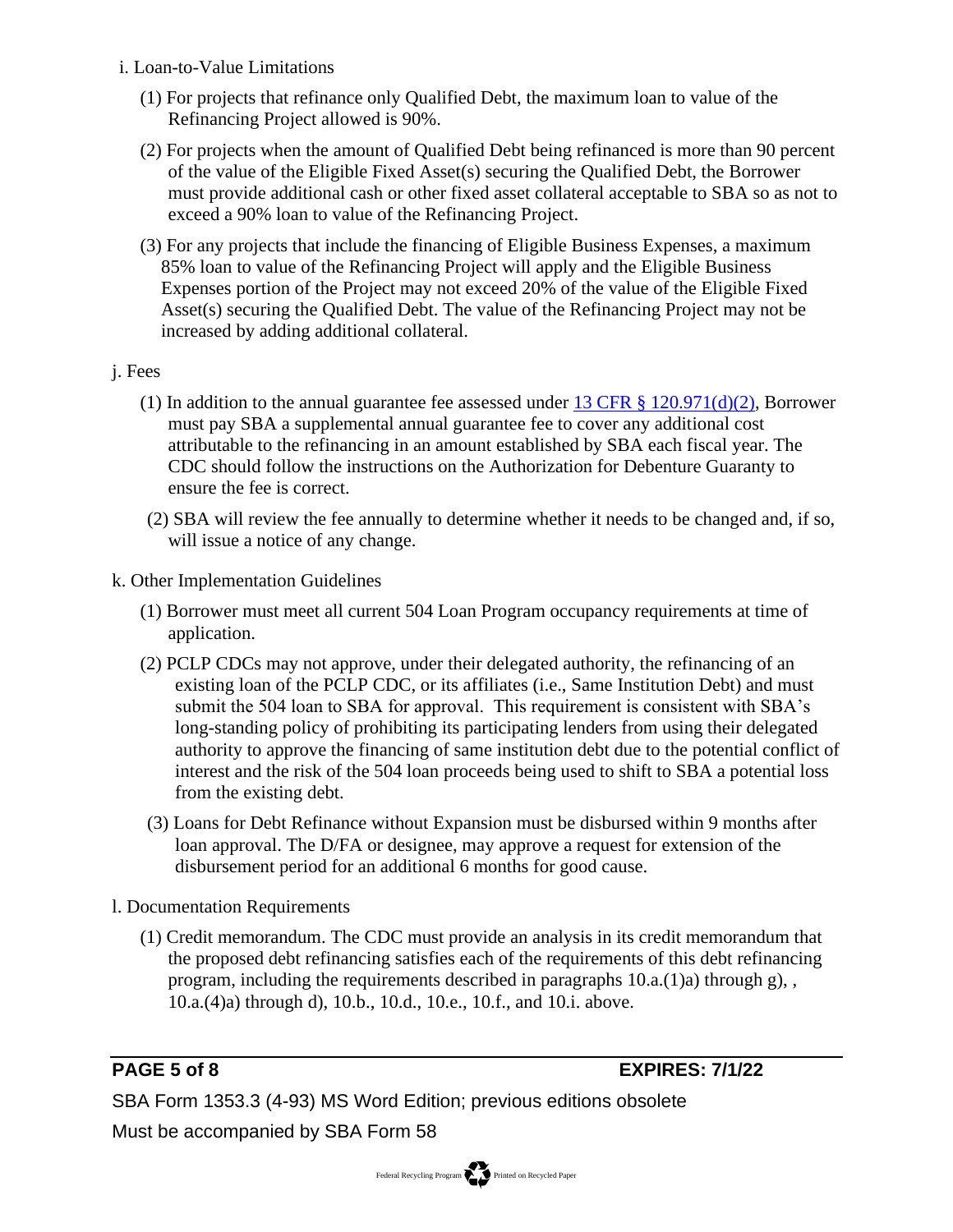- (2) In its commitment letter (Exhibit 15 of SBA Form 1244), the Third Party Lender must certify that it has no reason to believe that the following statements in paragraphs a) and b) below are not true:
	- a) Either:
		- i) Substantially all (85% or more) of the proceeds of the indebtedness being refinanced were used to acquire an Eligible Fixed Asset (*e.g.,* land, including a building situated thereon, to construct a building thereon, or to purchase equipment) and the remaining amount (15% or less) was incurred for the benefit of the small business seeking the refinancing; or
		- ii) If the Eligible Fixed Asset(s) was originally financed through a commercial loan (the "original loan") that was subsequently refinanced one or more times:
			- (a) Substantially all (85% or more) of the proceeds of the original loan was used to acquire an Eligible Fixed Asset (*e.g.,* land, including a building situated thereon, to construct a building thereon, or to purchase equipment) and the remaining (15% or less) was incurred for benefit of the small business seeking the refinancing; and
			- (b) The existing debt is the most recent refinancing of the original loan.
	- b) All of the proceeds of the indebtedness being refinanced were used for the benefit of the small business.
	- c) In addition, if the indebtedness being refinanced is debt of the Third Party Lender, or any of its affiliates (Same Institution Debt), the Third Party Lender must certify in its commitment letter that it is not in a position to sustain a loss on the Refinancing Project causing a shift to SBA of all or part of a potential loss from the existing debt.
- (3) Transcripts. The CDC must obtain a copy of the transcript of account, or equivalent, for the Qualified Debt being refinanced and submit and/or retain it as required by SBA Form 1244. See Exhibit 20 of SBA Form 1244. The CDC must determine whether the loan to be refinanced involves a creditor that is in a position to sustain a loss causing a shift to SBA of all or part of a potential loss from an existing debt, and document the justification for its determination in the credit memorandum. It is prohibited for a 504 Loan to be used to pay any creditor in a position to sustain a loss causing a shift to SBA of all or part of a potential loss from an existing debt under 13 CFR 120.884(b).
- (4) Appraisal. Appraisals are not required at time of application. Appraisals dated within 12 months of the date the application was approved are required prior to closing, and appraisals must otherwise comply with the requirements for appraisals in paragraph E.2.b, below.
- (5) Documentation to Verify Lien(s) at Application. In considering the Borrower's application, the CDC must obtain evidence that lien(s) are securing the Qualified Debt with Eligible Fixed Asset(s), and state in its credit memorandum that it has verified that the lien(s) has been in place for at least 2 years prior to the date of application. The CDC

**PAGE 6 of 8 EXPIRES: 7/1/22**

SBA Form 1353.3 (4-93) MS Word Edition; previous editions obsolete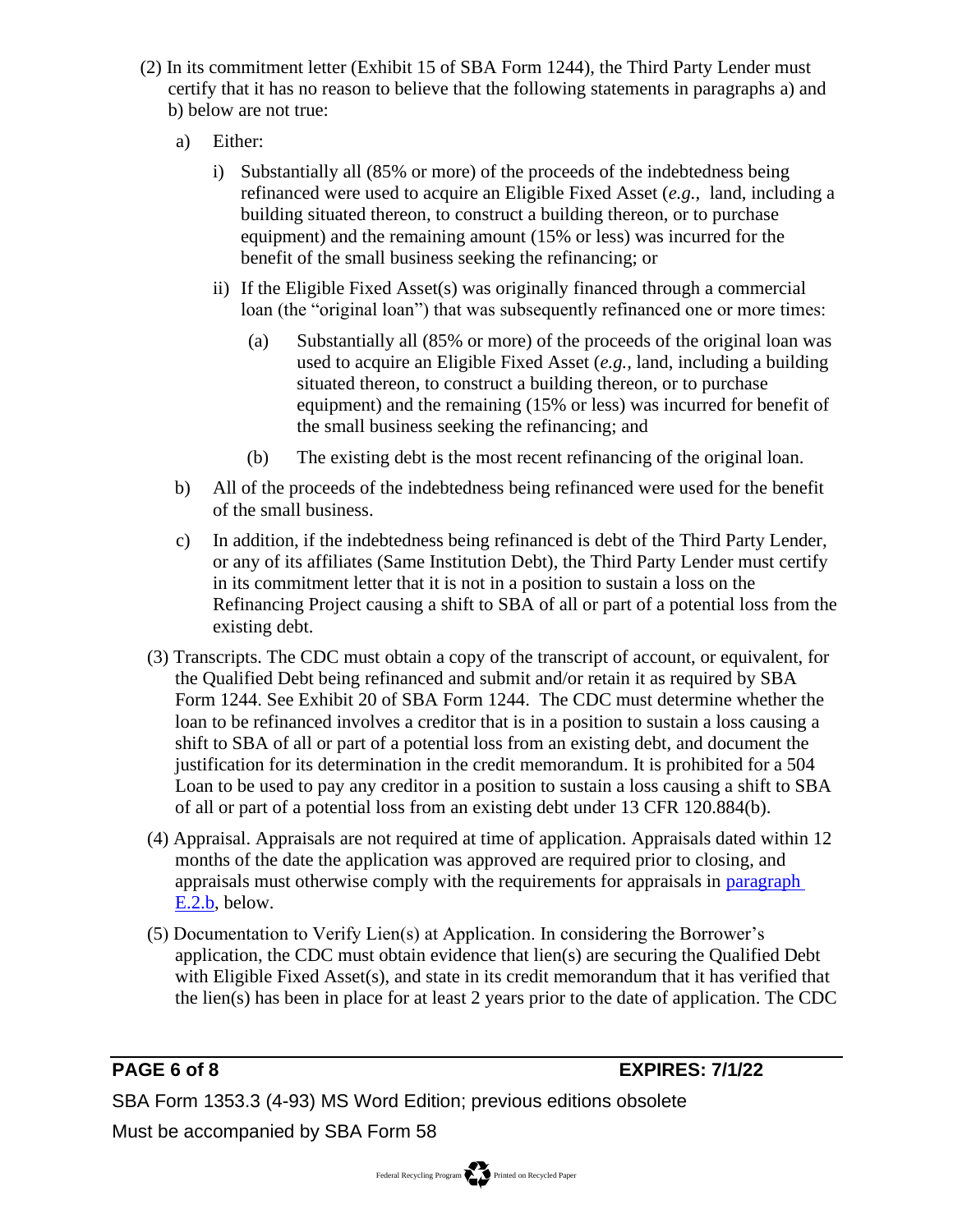must retain the evidence of the liens in its records (e.g., Preliminary Title Report, Mortgage Deed of Trust, or UCC-1 filing).

- (6) Interim Lender Documentation. The Interim Lender must execute [SBA Form 2288R,](https://www.sba.gov/document/sba-form-2288r-interim-lender-certification-refinanced-loan) Interim Lender Certification for Refinancing Program, similar to what is required in all 504 closings.
- m. Same Institution Debt
	- (1) When the loan being refinanced is Same Institution Debt (as defined in [13 CFR §](https://www.ecfr.gov/cgi-bin/text-idx?SID=9167c514c6e3c8b27d6b805bf67e9336&mc=true&node=pt13.1.120&rgn=div5#se13.1.120_1882)   $120.882(g)(15)$ , and the loan is not part of an existing 504 Project and is held 100% by the lender that will be the Third Party Lender of the Refinancing Project, the Third Party Lender may modify its existing loan documents (Note, Deed of Trust/Mortgage, etc.) instead of requiring the Borrower to execute and record new loan documents for the Third Party Loan.
	- (2) All modified loan documents must meet SBA's regulatory requirements for a Third Party Loan (see 13 CFR §§ [120.920](https://www.ecfr.gov/cgi-bin/text-idx?SID=9167c514c6e3c8b27d6b805bf67e9336&mc=true&node=pt13.1.120&rgn=div5#se13.1.120_1920) and [120.921\)](https://www.ecfr.gov/cgi-bin/text-idx?SID=9167c514c6e3c8b27d6b805bf67e9336&mc=true&node=pt13.1.120&rgn=div5#se13.1.120_1921).
	- (3) When the loan being refinanced is Same Institution Debt, either an Interim Loan or an escrow account may be used, and:
	- (4) The Third Party Lender (who, in this case, is also the Lender of the debt being refinanced) must execute [SBA Form 2416,](https://www.sba.gov/document/sba-form-2416-lender-certification-refinanced-loan) "Lender Certification for Refinanced Loan."
	- (5) The CDC may create an escrow account ("account") at the time of closing of the 504 loan for the purpose of holding the Borrower's cash contribution, if any, and the net debenture proceeds.
	- (6) The account will be established in accordance with an Escrow Agreement, which must be executed by the Borrower, the Third Party Lender, the Escrow Agent, and the CDC. The account may be held by the CDC attorney, Title Company or other party approved by SBA District Counsel.
	- (7) The Borrower's cash contribution, if any, must be deposited into the account at the time of closing of the 504 loan.
	- (8) A copy of the Escrow Agreement must be provided to the SBA's District Counsel with evidence of funding by Borrower's cash contribution, if any, at the time of closing of the 504 loan.
	- (9) The net debenture proceeds must be wired to the account, and all funds may be released only upon written approval by the CDC and SBA, provided that CDC/SBA have the required lien positions on the collateral as set forth in the Authorization and Debenture Guaranty.
	- (10) The debt to be refinanced will be satisfied by payment of the escrowed funds to the Third Party Lender.
- n. A 504 Project cannot be approved to refinance debt owed:
	- (1) To an Associate, which is prohibited by 13 CFR § 120.130(a);

**PAGE 7 of 8 EXPIRES: 7/1/22**

SBA Form 1353.3 (4-93) MS Word Edition; previous editions obsolete